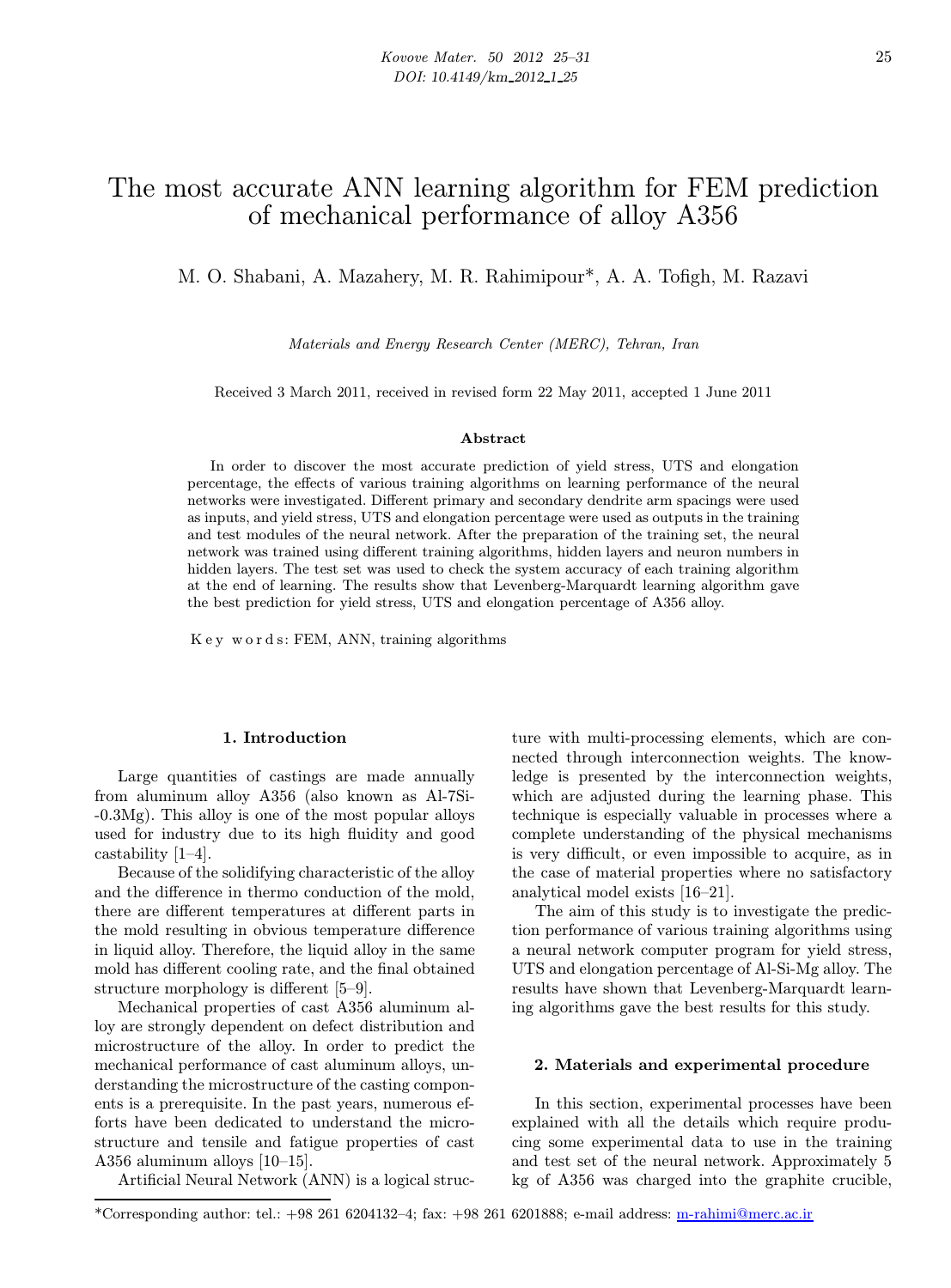|                                                                                                                                                  | A356(1)                      | A356(s)                     | $CO2$ -sand mold   |  |
|--------------------------------------------------------------------------------------------------------------------------------------------------|------------------------------|-----------------------------|--------------------|--|
| Heat diffusion coefficient $(W m^{-1} K^{-1})$<br>Density $(\text{kg m}^{-3})$<br>Heat capacity $(W g^{-1} K^{-1})$<br>Latent heat $(J kg^{-1})$ | 90<br>2394<br>1080<br>397440 | 90<br>2680<br>963<br>397440 | 52<br>1580<br>1045 |  |

Ta b l e 1. The physical parameters used for A356 alloy

Ta b l e 2. Boundary conditions for temperature

|                  | Melt | $CO2$ -sand mold | Liquidus temperature | Solidus temperature |  |
|------------------|------|------------------|----------------------|---------------------|--|
| $T({}^{\circ}C)$ | 720  | 25               | 608                  | 578                 |  |

heated up to above  $720^{\circ}\text{C}$ , and then the step casting was poured into the  $CO<sub>2</sub>$ -sand mold. Aluminum 356 alloy {(wt.%): 7.5 Si, 0.38 Mg, 0.02 Zn, 0.001 Cu, 0.106 Fe, and Al (balance)} was selected as the ingot. Five thermocouples were implemented to determine the experimental cooling rate (for validation simulated cooling rates). These thermocouples were located in 10 mm from the side of each step. The casting was gated from the side of the riser. It was then sectioned and samples were extracted from steps 1 to 5. Transverse specimens were cut from the castings and prepared for tensile testing according to ASTM Standard B577M.

## 3. Prediction of cooling rate and temperature gradient with EEM

The numerical model is applied to simulate the solidification of binary alloys. The mathematical formulation of this solidification problem is given below [22]:

$$
\rho C \frac{\partial T(x, y, z, t)}{\partial t} = K \nabla^2 T(x, y, z, t) + \dot{q}, \qquad (1)
$$

where  $\rho$  is the density (kg m<sup>-3</sup>), K is the thermal conductivity  $(W m^{-1} K^{-1})$ , C is the specific heat  $(J kg^{-1} K^{-1}), \dot{q}$  is the rate of energy generation (W m<sup>-3</sup>), T is the temperature (K), t is the time (s).

The release of latent heat between the liquidus and solidus temperatures is expressed by  $\dot{q}$ .

$$
\dot{q} = \rho L \frac{\delta f_{\rm s}}{\delta t},\tag{2}
$$

where L is the latent heat  $(\text{J kg}^{-1})$ , and  $f_s$  is the local solid fraction.

The fraction of solid in the mushy zone is estimated by the Scheil equation, which assumes perfect mixing in the liquid and no solid diffusion. With the liquidus and solidus having constant slopes,  $f_s$  is then expressed as:

$$
f_{\rm s} = 1 - \left(\frac{T_{\rm f} - T}{T_{\rm f} - T_{\rm liq}}\right)^{1/(k_0 - 1)},\tag{3}
$$

where  $T_f$  is the melting temperature (K),  $T_{liq}$  is the liquidus temperature  $(K)$ , and  $k_0$  is the partition coefficient. Then [23–25]:

$$
\frac{\delta f_{\rm s}}{\delta t} = \frac{1}{(k_0 - 1)(T_{\rm f} - T_{\rm liq})} \left(\frac{T_{\rm f} - T}{T_{\rm f} - T_{\rm liq}}\right)^{\frac{(2 - k_0)}{(k_0 - 1)}} \frac{\delta T}{\delta t}.
$$
 (4)

To calculate the temperature history of the casting and mold, some thermal and physical properties are needed. The data necessary for the calculation are given in Tables 1 and 2.

The latent heat released during solidification of the remaining liquid of eutectic composition was taken into account by a device, which considered a temperature accumulation factor.

$$
\rho C' \frac{\partial T(x, y, z, t)}{\partial t} = K \nabla^2 T(x, y, z, t) + \dot{q}, \qquad (5)
$$

where  $C'$  can be considered as a pseudo-specific heat given by:

$$
C' = C_{\rm M} - L \frac{\delta \dot{f}_s}{\delta T},\tag{6}
$$

$$
C_{\rm M} = (1 - f_{\rm s})C_{\rm L} + f_{\rm s}C_{\rm S},\tag{7}
$$

where the subscripts L, S and M refer to liquid, solid and mushy, respectively. The other properties such as thermal conductivity and density in the mushy zone are described similarly as the specific heat [19]:

$$
K_{\rm M} = (1 - f_{\rm s})K_{\rm L} + f_{\rm s}K_{\rm S},\tag{8}
$$

$$
\rho_{\rm M} = (1 - f_{\rm s})\rho_{\rm L} + f_{\rm s}\rho_{\rm S}.
$$
\n(9)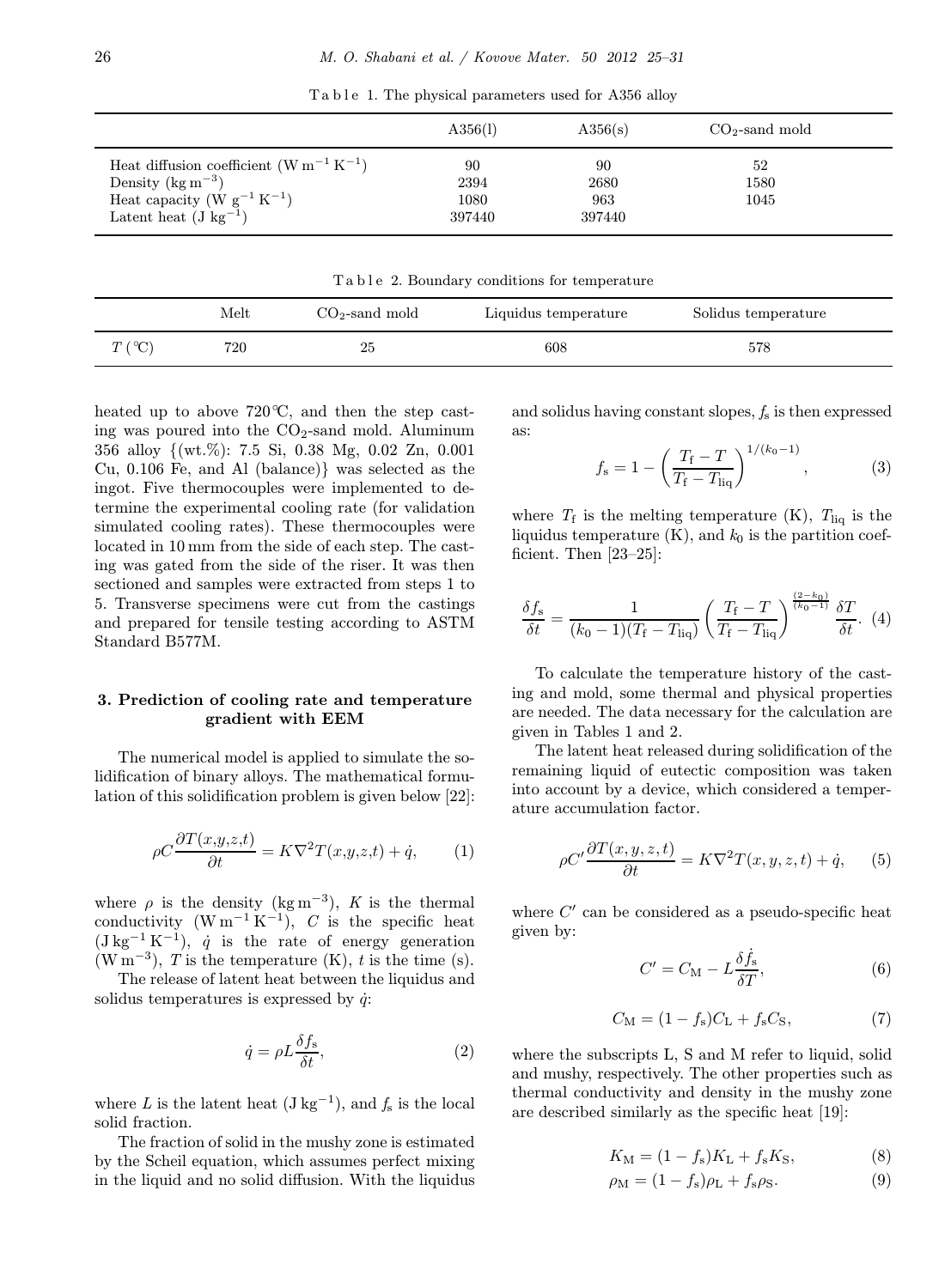

Fig. 1. Schematic of two arms conditions.

The finite element method (FEM) was used for discretization. Based on the above transient temperature model, the FEM method is used to calculate the transient temperature, cooling rate and temperature gradient  $(G)$ .

# 4. Primary and secondary dendrite arm spacing

Hunt, Kurz and Trivedi [23, 24] have derived primary spacing formulas, which are applied for steady-state conditions. The proposed theoretical models for determination of dendrite spacing are shown in Eq.  $(10)$ :

$$
d_1 = 4.3 \left(\frac{\Gamma \Delta TD}{G^2 V k_0}\right)^{0.25},\tag{10}
$$

and for A356 alloy [23]:

$$
d_1 = 70.33G^{-0.35}V^{0.42} \text{ for } V(G/10000)^{-0.67} < 10^{-3},
$$
\n
$$
d_1 = 0.0576 V^{0.94} \text{ for } V(G/10000)^{-0.67} > 10^{-3}, \quad (11)
$$

where  $d_1$  is the primary dendrite arm spacing,  $\Gamma$  is the Gibbs-Thomson coefficient,  $\Delta T$  is the difference between the liquidus and solidus equilibrium temperature, V is the dendrite tip growth rate in front of the liquids isotherm.

The situation illustrated in Fig. 1 will be analyzed in a very approximate manner, in order to predict the secondary dendrite arm spacing following Kurz and Fisher [24]. Two arms of radius R and r are placed in locally isothermal melt. Since at the interface between the solid and liquid, local equilibrium will be established very rapidly, the concentration along the surface of cylindrical arms will differ and the thinner arms will be in the liquid with lower solute concentration. That is [22, 24]:

$$
T' = T_{\rm f} + mC_{\rm L}^{\rm R} - \frac{\Gamma}{R},\tag{12}
$$

$$
T' = T_{\rm f} + mC_{\rm L}^{\rm r} - \frac{\Gamma}{r},\tag{13}
$$

$$
m(C_{\text{L}}^{\text{R}} - C_{\text{L}}^{\text{r}}) = \Gamma\left(\frac{1}{R} - \frac{1}{r}\right),\tag{14}
$$

and thin arms tend to dissolve while the thicker arms tend to thicken. If  $R$  is assumed to be much greater than  $r$ , two fluxes existing between the arms are:

$$
J = D \frac{(C_{\rm L}^{\rm R} - C_{\rm L}^{\rm r})}{d},\tag{15}
$$

$$
J = C_{\rm L}^{\rm r}(1 - k_0) \frac{\mathrm{d}r}{\mathrm{d}t},\tag{16}
$$

$$
\frac{\mathrm{d}r}{\mathrm{d}t} = \frac{\Gamma D}{mC_{\mathrm{L}}^{\mathrm{r}}(1-k_0)d} \left(\frac{1}{R} - \frac{1}{r}\right),\tag{17}
$$

$$
C_{\rm L} = C_0 (C_{\rm L}^{\rm m} - C_0) \frac{t}{t_{\rm f}},\tag{18}
$$

where  $t$  is the time elapsed since the start of solidification, and  $t_f$  is the local solidification time. If:

$$
C_{\mathcal{L}}^{\mathbf{m}} = C_{\mathbf{e}},\tag{19}
$$

 $t_f$  is approximately equal to  $(T_L-T_e)/V$ . Rearranging this equation and integrating from  $t = 0$  to  $t = t_f$  and from  $r = r_0$  to  $r = 0$  gives [22]:

$$
dR^{2}\left[\frac{r_{0}}{R} + \ln\left(1 - \frac{r_{0}}{R}\right)\right] = \frac{\Gamma D \ln\left(\frac{C_{e}}{C_{0}}\right)}{m(1 - k_{0})(C_{0} - C_{e})}t_{f},\tag{20}
$$

and when the arms have melted:

$$
d_2 = 2d,\t\t(21)
$$

$$
d_2 = 5.5 \left( \frac{\Gamma D \ln \left( \frac{C_e}{C_0} \right)}{m(1 - k_0)(C_0 - C_e)} t_f \right)^{1/3}, \quad (22)
$$

where  $C_e$  is eutectic composition,  $C_0$  is initial alloy concentration and  $m$  is liquidus slop.

## 5. Neural network training algorithms

There are various training algorithms used in neural network applications. It is hardly difficult to predict which of these training algorithms will be the fastest one for any problem. Generally, it depends on some factors; the structure of the networks, in other words, the number of hidden layers, weights and biases in the network aimed error at the learning and application area, for instance, pattern recognition or classification or function approximation problem. However,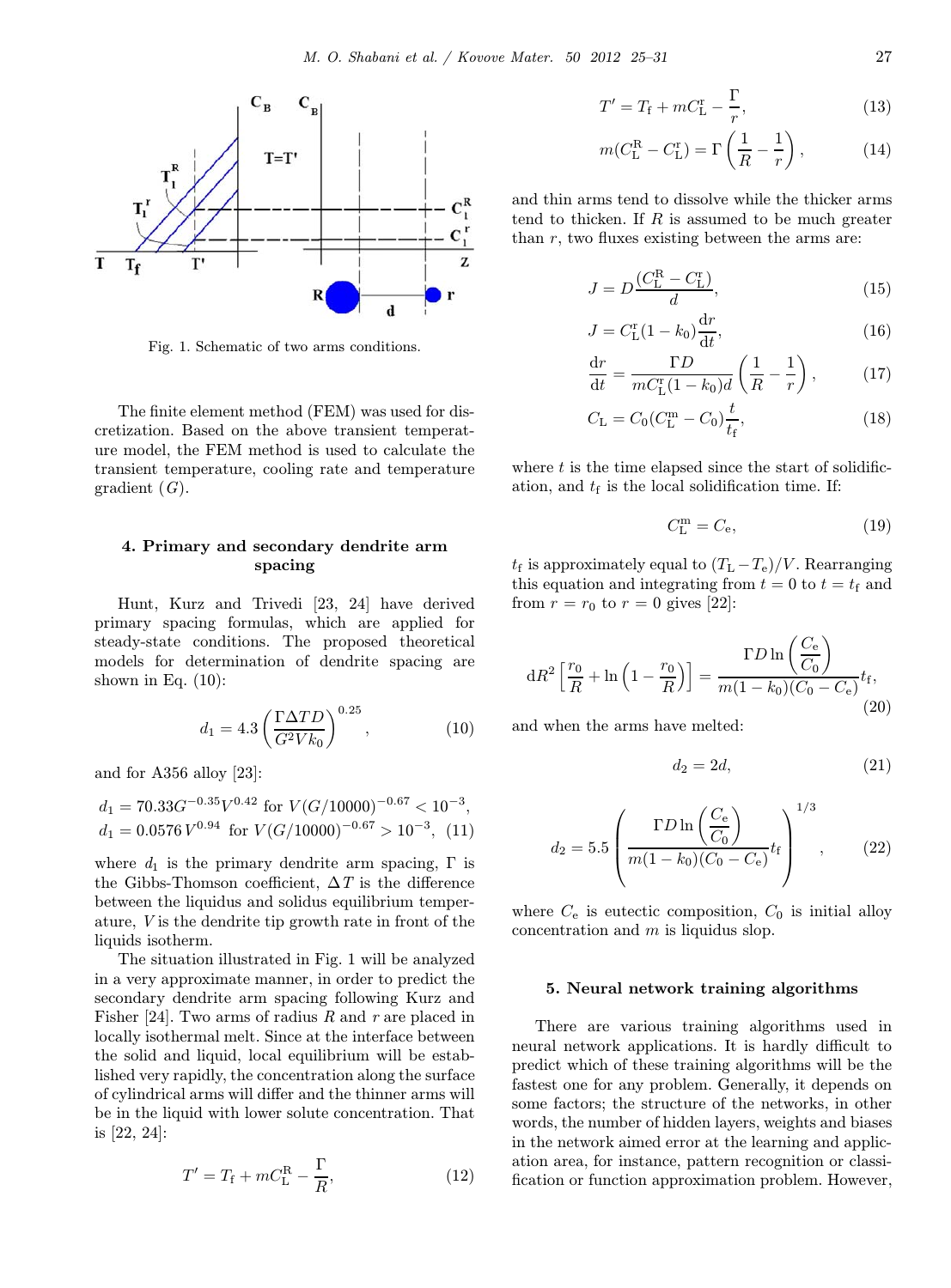the data structure and uniformity of the training set are also important things that affect the system accuracy and performance. Some of famous train algorithms are as follows [16–21, 25–33]:

– Bayesian regularization: is a network training function that updates the weight and bias values according to Levenberg-Marquardt optimization. It minimizes a combination of squared errors and weights, and then determines the correct combination so as to produce a network that generalizes well. The process is called Bayesian regularization.

– Batch training with weight and bias learning rules: trains a network with weight and bias learning rules with batch updates. The weights and biases are updated at the end of an entire pass through the input data.

– BFGS quasi-Newton back propagation: is a network training function that updates weight and bias values according to the BFGS quasi-Newton method.

– BFGS quasi-Newton back propagation for use with NN model reference adaptive controller: is a network training function that updates weight and bias values according to the BFGS quasi-Newton method.

– Batch unsupervised weight/bias training: trains a network with weight and bias learning rules with batch updates. Weights and biases updates occur at the end of an entire pass through the input data.

– Cyclical order incremental update: trains a network with weight and bias learning rules with incremental updates after each presentation of an input. Inputs are presented in cyclic order.

– Powell-Beale conjugate gradient back propagation: is a network training function that updates weight and bias values according to the conjugate gradient back propagation with Powell-Beale restarts.

– Fletcher-Powell conjugate gradient back propagation: is a network training function that updates weight and bias values according to conjugate gradient back propagation with Fletcher-Reeves updates.

– Polak-Ribiére conjugate gradient back propagation: is a network training function that updates weight and bias values according to conjugate gradient back propagation with Polak-Ribiére updates.

– Gradient descent back propagation: is a network training function that updates weight and bias values according to gradient descent.

– Gradient descent with adaptive learning rule back propagation: is a network training function that updates weight and bias values according to gradient descent with adaptive learning rate.

– Gradient descent with momentum back propagation: is a network training function that updates weight and bias values according to gradient descent with momentum.

– Gradient descent with momentum and adaptive learning rule back propagation: is a network training function that updates weight and bias values accord-



Fig. 2. Schematic representation of the neural network architecture.

ing to gradient descent momentum and an adaptive learning rate.

– Levenberg-Marquardt back propagation: is a network training function that updates weight and bias values according to Levenberg-Marquardt optimization.

– One step secant back propagation: is a network training function that updates weight and bias values according to the one-step secant method.

– Random order incremental training with learning functions: trains a network with weight and bias learning rules with incremental updates after each presentation of an input. Inputs are presented in random order.

– Resilient back propagation (Rprop): is a network training function that updates weight and bias values according to the resilient back propagation algorithm.

– Sequential order incremental training with learning functions: trains a network with weight and bias learning rules with sequential updates. The sequence of inputs is presented to the network with updates occurring after each time step.

– Scaled conjugate gradient back propagation: is a network training function that updates weight and bias values according to the scaled conjugate gradient method.

In the performance analysis of various training algorithms, the same prepared learning and test set were used in the training processes of each learning algorithm. The performance analysis was done from the viewpoint of training duration, error minimization and prediction achievement.

The neural network predictions were directly compared with the experimental data. Mean square error (MSE), which is statistical and scientific error computation method, was used to analyze the error.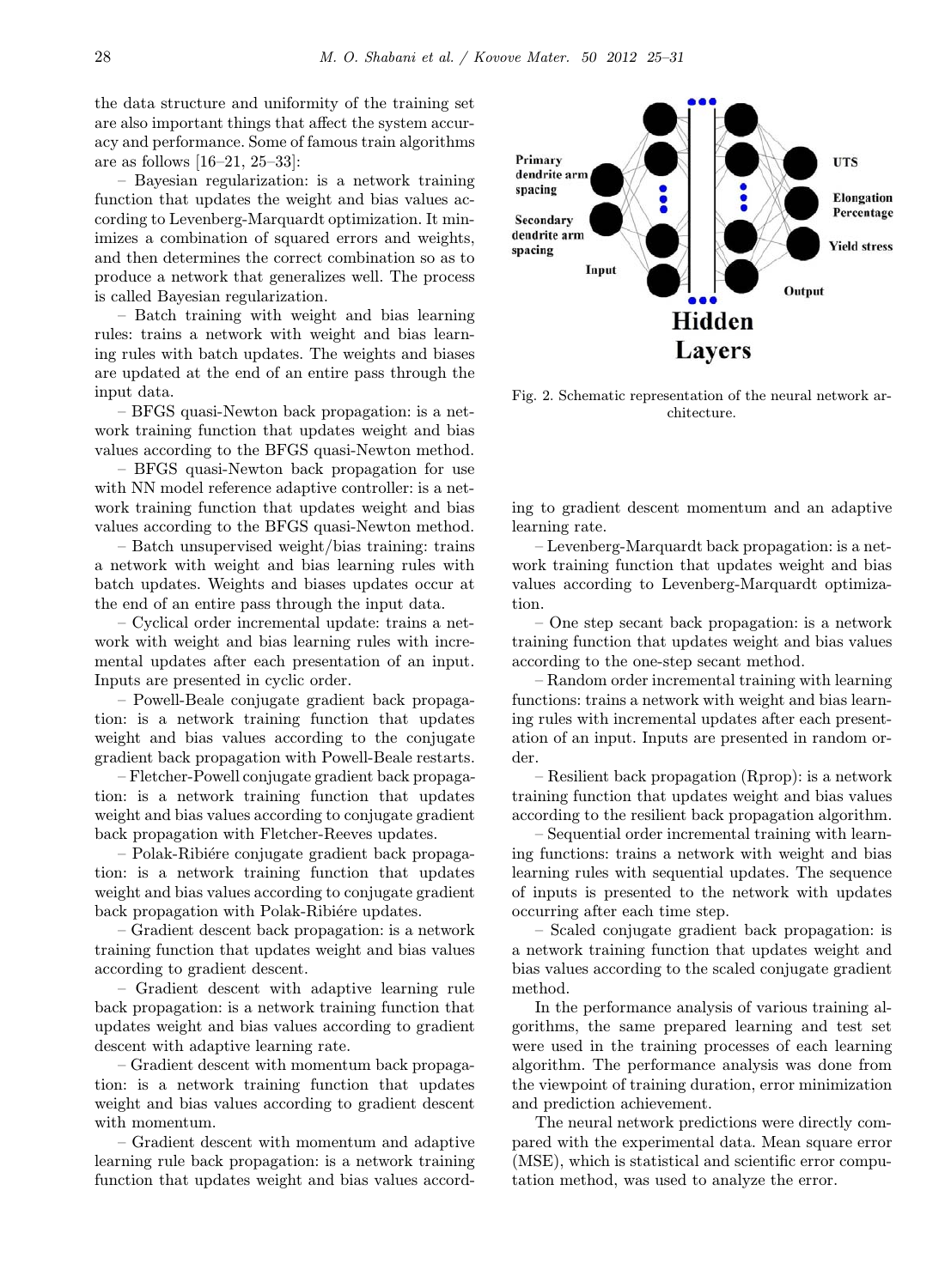

Fig. 3. Evaluation of the training performance of the networks for different training algorithms according to MSE values with one hidden layer (a), two hidden layers (b), three hidden layers (c) and four hidden layers (d).

### 6. Results

Artificial neural network technique is a powerful statistical methodology used to recognize the correlations between the parameters of a given problem and its responses. The input and output data set of the model is illustrated schematically in Fig. 2.

In Fig. 3, MSE values for training data are given for each training algorithm. The error values for different neuron numbers in the hidden layer were analyzed and given graphically. This figure also gives information about the accuracy of five famous training algorithms depending on the number of neurons in the hidden layers and number of hidden layers. It is evident from this figure that the least error value was obtained by using Levenberg- -Marquardt training algorithm with two hidden layers and eight neurons ( $MSE = 0.96$ ). BFGS quasi--Newton back propagation with four hidden layers and six neurons in the hidden layers follows Levenberg- -Marquardt algorithm, and thirdly gradient descent back propagation including two hidden layers and eight neurons in the hidden layers has clearly much more error than the previous two ones. The error was obtained from the Resilient back propagation training algorithm and Random order incremental training with learning functions. The Levenberg-Marquardt training algorithm was found to be the fastest training algorithm, however, it requires more memory with the same error convergence bound compared to other training methods [25]. MSE is a good criterion to obtain information about learning performance. The iterations continued until it was decided that the minimum MSE error was gained.

Figure 4 shows the efficacy of the optimization scheme by comparing the ANN results with the experimental values. There is a convincing agreement between experimental and predicted values for yield stress, UTS and elongation percentage of A356 alloy using Levenberg-Marquardt training algorithm.

## 7. Conclusions

In this study, the effects of various training algorithms on the prediction of yield stress, UTS and elongation percentage for A356 alloy were investigated. According to the results, Levenberg-Marquardt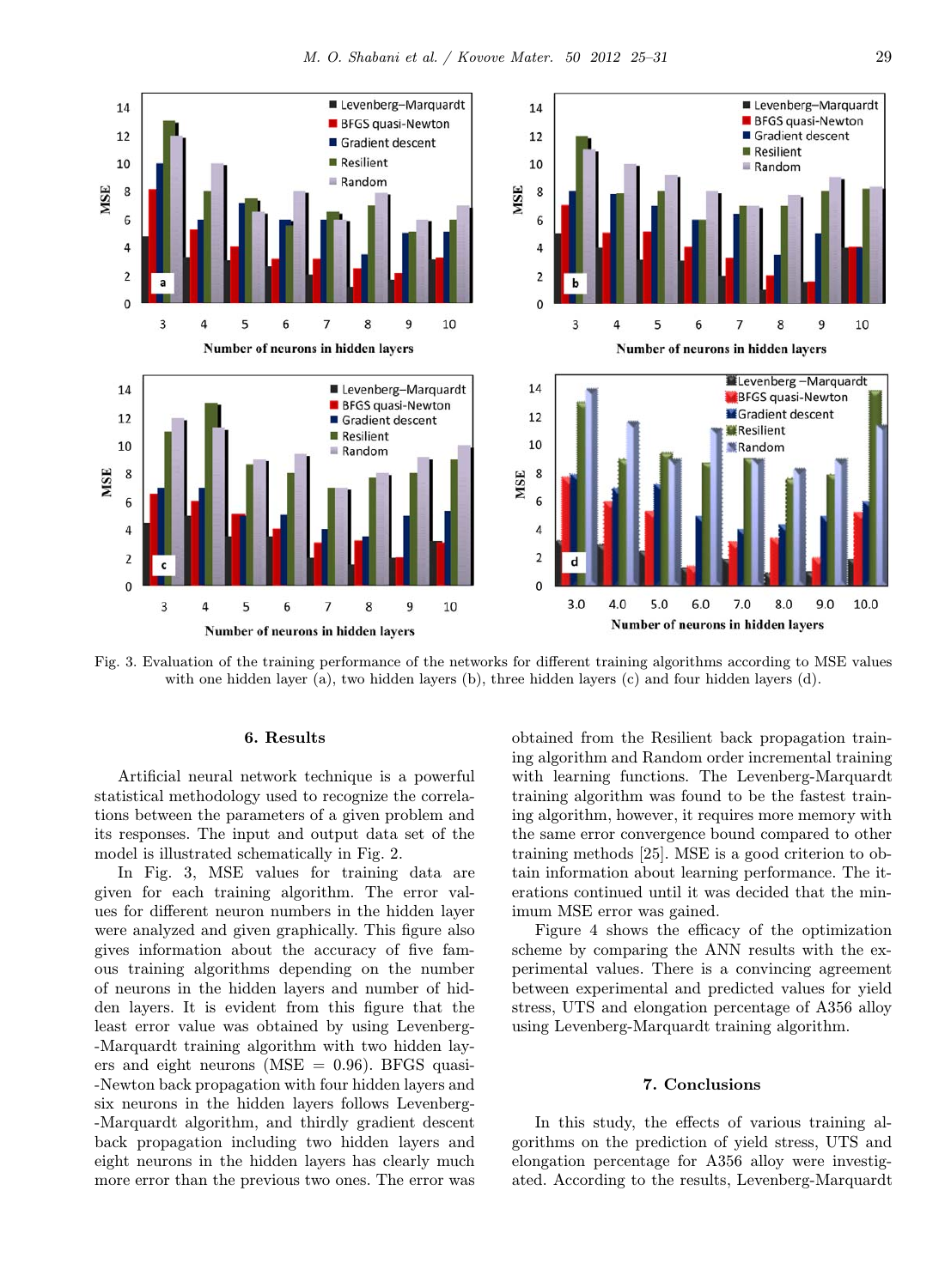

Fig. 4. Comparison between the experimental and predicted values: yield stress (a), UTS (b) and elongation percentage (c).

learning algorithm gave the best prediction for yield stress, UTS and elongation percentage of A356 alloy.

It is believed that an ANN with eight neurons in two hidden layers results in accurate prediction of mechanical properties in casting A356 alloy.

As a result, considerable savings in terms of cost and time were gained by using neural network model. The prediction of ANN model was found to be in good agreement with experimental data. Furthermore, very good performance can be achieved by using the most suitable training algorithm of the neural network. For this study, the Levenberg-Marquardt training algorithm gave better and faster results than other ones. According to the prediction results and MSE values for training and test sets, the superiority of this algorithm is evidently seen.

### References

- [1] MÖLLER, H.-GOVENDER, G.-STUMPF, W. E.: Trans. Nonferrous Met. Soc. China, 20, 2010, p. 1780.
- [2] CESCHINI, L.—MORRI, A.—SAMBOGNA, G.: Journal of Materials Processing Technology, 204, 2008, p. 231.
- [3] de FREITAS, E.—FERRANTE, M.—RUCKERT, C. T.—BOSE FILHO, W. W.: Materials Science and Engineering A, 479, 2008, p. 171.
- [4] CHOMSAENG, N.—HARUTA, M.—CHAIRUANG-SRI, T.—KURATA, H.—ISODA, S.—SHIOJIRI, M.: Journal of Alloys and Compounds, 496, 2010, p. 478.
- [5] LIU, Z.—MAO, W.-M.—ZHAO, Z.-D.: Trans. Nonferrous Met. Soc. China, 18, 2008, p. 573.
- [6] LIAO, BOCHAO—PARK, YOUNGKOO—DING, HONGSHENG: Materials Science and Engineering A, 528, 2011, p. 986.
- [7] ZENG, J.—GU, P.—ZOU, Y.—XU, Z.: Materials Science and Engineering A, 499, 2009, p. 130.
- [8] VENCL, A.—BOBIC, I.—AROSTEGUI, S.—BO-BIC, B.-MARINKOVIĆ, A.-BABIĆ, M.: Journal of Alloys and Compounds, 506, 2010, p. 631.
- [9] KUMAR, S.—SUBRAMANYA SARMA, V.— MURTY, B. S.: Materials Science and Engineering A, 476, 2008, p. 333.
- [10] LEE, K.—KWON, Y. N.—LEE, S.: Engineering Fracture Mechanics, 75, 2008, p. 4200.
- [11] RANA, G.—ZHOU, J. E.—WANG, Q. G.: Journal of Materials Processing Technology, 207, 2008, p. 46.
- [12] MO, D.-F.—HE, G.-Q.—HU, Z.-F.—ZHU, Z.-Y.— CHEN, C.-S.—ZHANG, W.-H.: International Journal of Fatigue, 30, 2008, p. 1843. [doi:10.1016/j.ijfatigue.2008.01.018](http://dx.doi.org/10.1016/j.ijfatigue.2008.01.018)
- [13] ALVANI, S. M. J.—AASHURI, H.—KOKABI, A.— BEYGI, R.: Trans. Nonferrous Met. Soc. China, 20, 2010, p. 1792. [doi:10.1016/S1003-6326\(09\)60376-9](http://dx.doi.org/10.1016/S1003-6326(09)60376-9)
- [14] ELANGOVAN, K.—SATHIYA NARAYANAN, C.— NARAYANASAMY, R.: Computational Materials Science, 47, 2010, p. 1072.
- [15] RAN, G.—ZHOU, J. E.—WANG, Q. G.: Journal of Materials Processing Technology, 207, 2008, p. 46.
- [16] KUMAR SINGH, S.—MAHESH, K.—KUMAR GUP-TA, A.: Materials and Design, 31, 2010, p. 2288.